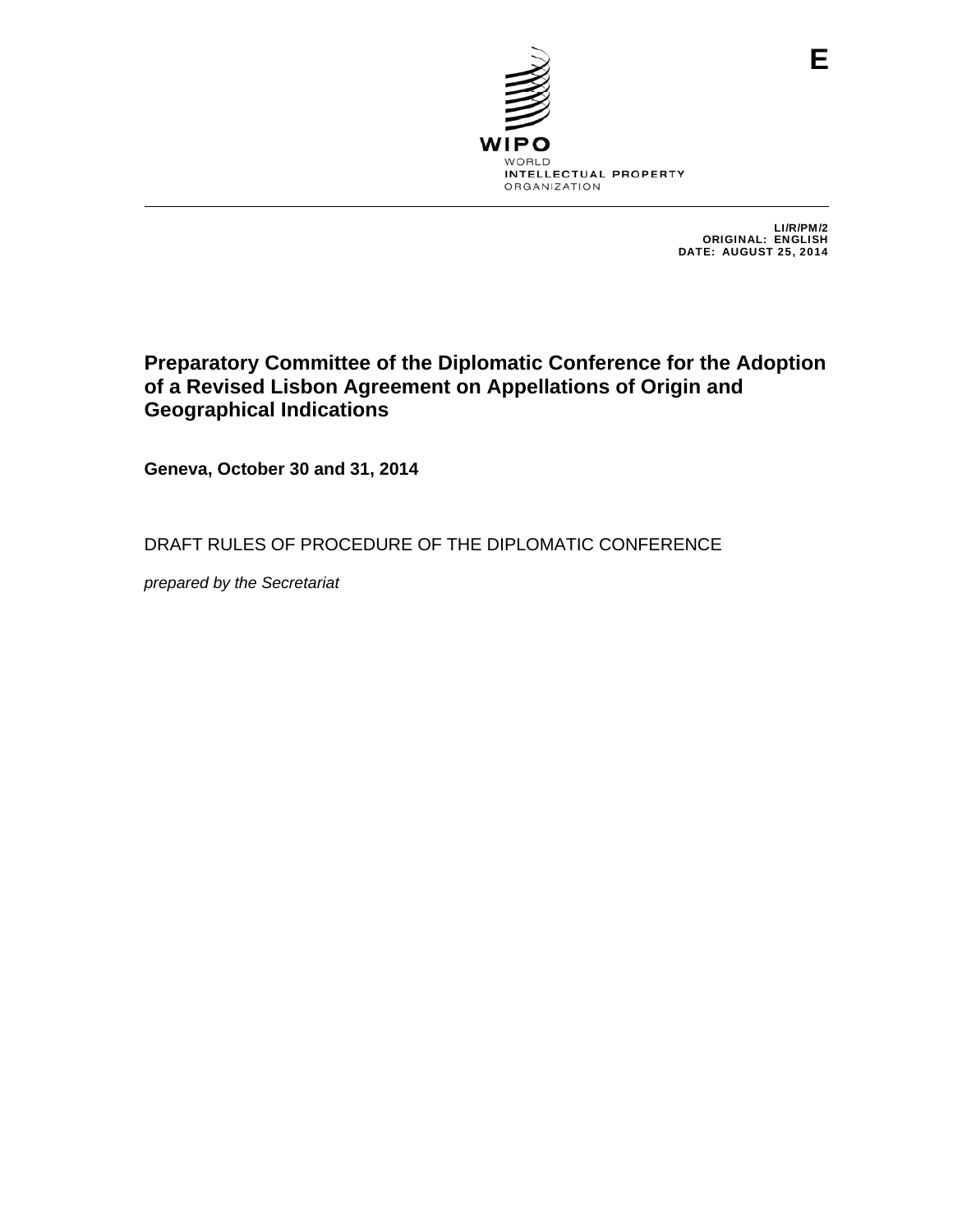#### **Contents**

#### CHAPTER I: OBJECTIVE, COMPETENCE, COMPOSITION AND SECRETARIAT OF THE **CONFERENCE**

- Rule 1: Objective and Competence of the Conference
- Rule 2: Composition of the Conference
- Rule 3: Secretariat of the Conference

#### CHAPTER II: REPRESENTATION

- Rule 4: Delegations
- Rule 5: Observers
- Rule 6: Credentials and Full Powers
- Rule 7: Letters of Appointment
- Rule 8: Presentation of Credentials, etc.
- Rule 9: Examination of Credentials, etc.
- Rule 10: Provisional Participation

#### CHAPTER III: COMMITTEES AND WORKING GROUPS

- Rule 11: Credentials Committee
- Rule 12: Main Committees and Working Groups
- Rule 13: Drafting Committee
- Rule 14: Steering Committee

#### CHAPTER IV: OFFICERS

- Rule 15: Officers and Their Election; Precedence Among Vice-Presidents
- Rule 16: Acting President
- Rule 17: Replacement of the President
- Rule 18: Vote by the Presiding Officer
- CHAPTER V: CONDUCT OF BUSINESS
	- Rule 19: Quorum
	- Rule 20: General Powers of the Presiding Officer
	- Rule 21: Speeches
	- Rule 22: Precedence in Receiving the Floor
	- Rule 23: Points of Order
	- Rule 24: Limit on Speeches
	- Rule 25: Closing of List of Speakers
	- Rule 26: Adjournment or Closure of Debate
	- Rule 27: Suspension or Adjournment of the Meeting
	- Rule 28: Order of Procedural Motions; Content of Interventions on Such Motions
	- Rule 29: Basic Proposal; Proposals for Amendment
	- Rule 30: Decisions on the Competence of the Conference
	- Rule 31: Withdrawal of Procedural Motions and Proposals for Amendment
	- Rule 32: Reconsideration of Matters Decided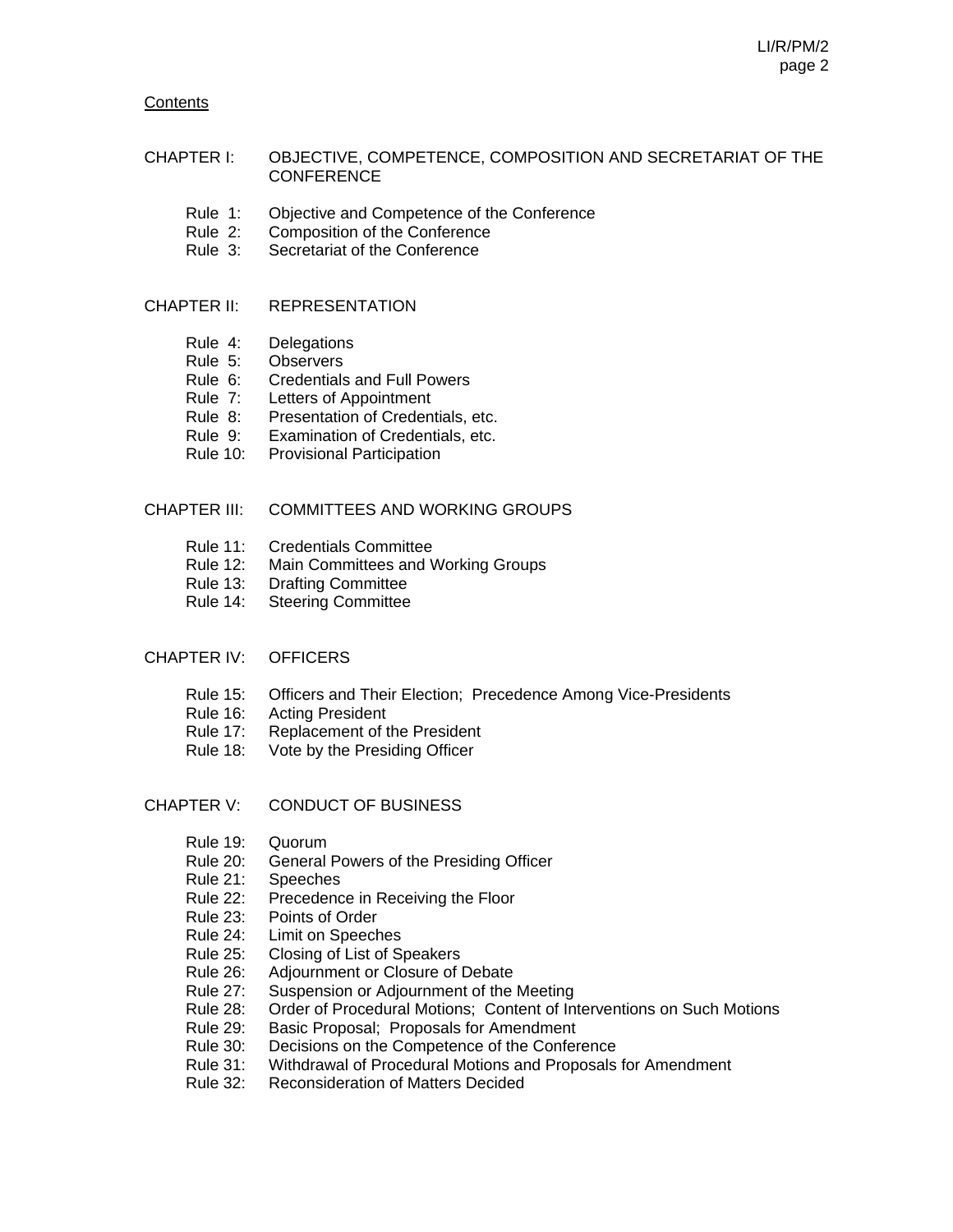CHAPTER VI: VOTING

- Rule 33: Right to Vote
- Rule 34: Required Majorities
- Rule 35: Requirement of Seconding; Method of Voting
- Rule 36: Conduct During Voting
- Rule 37: Division of Proposals
- Rule 38: Voting on Proposals for Amendment
- Rule 39: Voting on Proposals for Amendment on the Same Question<br>Rule 40: Equally Divided Votes
- **Equally Divided Votes**
- CHAPTER VII: LANGUAGES AND MINUTES
	- Rule 41: Languages of Oral Interventions
	- Rule 42: Summary Minutes
	- Rule 43: Languages of Documents and Summary Minutes
- CHAPTER VIII: OPEN AND CLOSED MEETINGS
	- Rule 44: Meetings of the Conference and the Main Committees
	- Rule 45: Meetings of Other Committees and of Working Groups
- CHAPTER IX: OBSERVER DELEGATIONS AND OBSERVERS
	- Rule 46: Status of Observers
- CHAPTER X: AMENDMENTS TO THE RULES OF PROCEDURE
	- Rule 47: Possibility of Amending the Rules of Procedure
- CHAPTER XI: FINAL ACT
	- Rule 48: Signing of the Final Act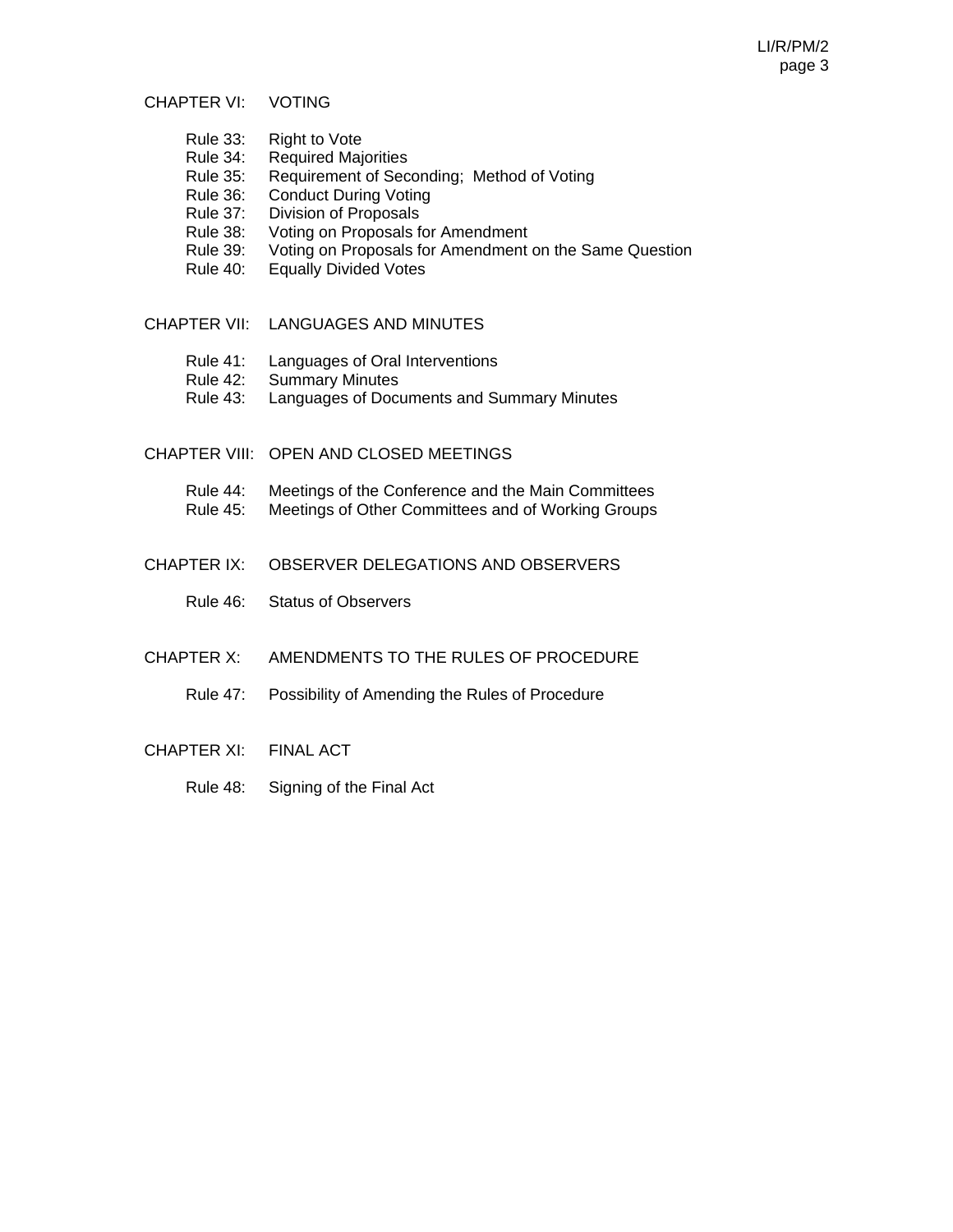#### CHAPTER I: OBJECTIVE, COMPETENCE, COMPOSITION AND SECRETARIAT OF THE CONFERENCE

#### Rule 1: Objective and Competence of the Conference

(1) The objective of the Diplomatic Conference for the Adoption of a Revised Lisbon Agreement on Appellations of Origin and Geographical Indications (hereinafter referred to as "the Conference") is to negotiate and adopt a Revised Lisbon Agreement and Regulations under that Revised Lisbon Agreement (hereinafter referred to, respectively, as "the Agreement" and "the Regulations").

(2) The Conference, meeting in Plenary, shall be competent to:

(i) adopt the Rules of Procedure of the Conference (hereinafter referred to as "these Rules") and to make any amendments thereto;

(ii) adopt the agenda of the Conference;

(iii) decide on credentials, full powers, letters or other documents presented in accordance with Rules 6, 7 and 8 of these Rules;

(iv) adopt the Agreement and the Regulations;

(v) adopt any recommendation, resolution or agreed statement within the terms of the objective in paragraph (1);

- (vi) adopt any final act of the Conference;
- (vii) deal with all other matters referred to it by these Rules or appearing on its agenda.

#### Rule 2: Composition of the Conference

(1) The Conference shall consist of:

(i) delegations of the States members of the Lisbon Union (hereinafter referred to as "the Member Delegations"),

the delegations of the African Intellectual Property Organization and the European Union (hereinafter referred to as "the Special Delegations"),

(iii) the delegations of States members of the World Intellectual Property Organization which are not members of the Lisbon Union and the delegations of States members of the United Nations which are not members of the World Intellectual Property Organization (hereinafter referred to as "the Observer Delegations"), and

 (iv) representatives of intergovernmental and non-governmental organizations and others invited to the Conference as observers (hereinafter referred to as "the Observers").

(2) References in these Rules of Procedure to "Member Delegations" shall be considered, except as otherwise provided (see Rules 11(2), 33 and 34), as references also to the Special Delegations.

(3) References in these Rules of Procedure to "Delegations" shall be considered as references to the three kinds (Member, Special and Observer) of Delegations but not to **Observers**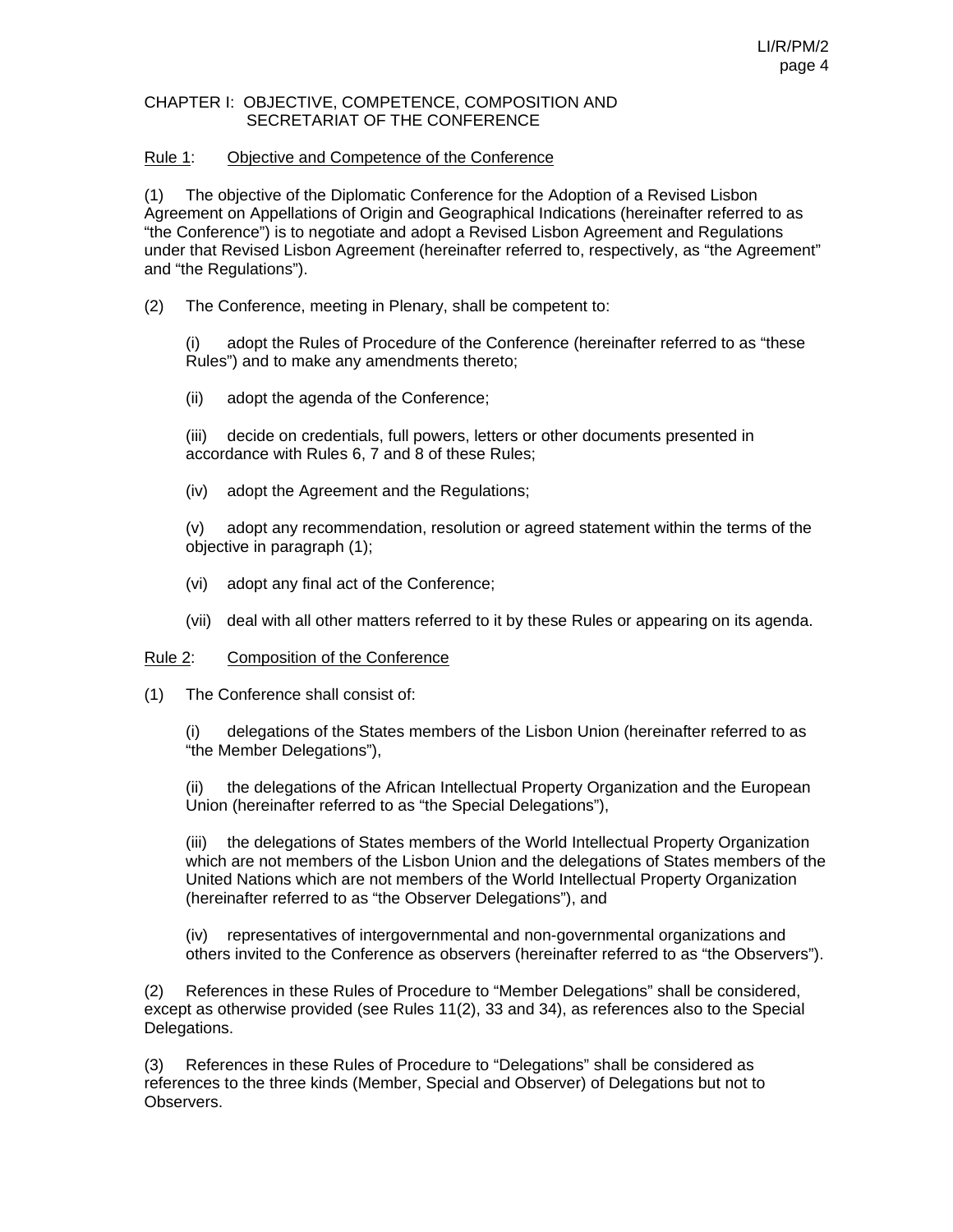# Rule 3: Secretariat of the Conference

(1) The Conference shall have a Secretariat provided by the International Bureau of the World Intellectual Property Organization (hereinafter referred to as "the International Bureau" and "WIPO", respectively).

(2) The Director General of WIPO and any official of the International Bureau designated by the Director General of WIPO may participate in the discussions of the Conference, meeting in Plenary, as well as in any committee or working group thereof and may, at any time, make oral or written statements, observations or suggestions to the Conference, meeting in Plenary, and any committee or working group thereof concerning any question under consideration.

(3) The Director General of WIPO shall, from among the staff of the International Bureau, designate the Secretary of the Conference and a Secretary for each committee and for each working group.

(4) The Secretary of the Conference shall direct the staff required by the Conference.

(5) The Secretariat shall provide for the receiving, translation, reproduction and distribution of the required documents, for the interpretation of oral interventions and for the performance of all other secretariat work required for the Conference.

(6) The Director General of WIPO shall be responsible for the custody and preservation in the archives of WIPO of all documents of the Conference. The International Bureau shall distribute the final documents of the Conference after the closing of the Conference.

# CHAPTER II: REPRESENTATION

# Rule 4: Delegations

(1) Each Delegation shall consist of one or more delegates and may include advisors.

(2) Each Delegation shall have a Head of Delegation and may have a Deputy Head of Delegation.

# Rule 5: Observers

An Observer may be represented by one or more representatives.

# Rule 6: Credentials and Full Powers

(1) Each Delegation shall present credentials. If a final act of the Conference (see Rule 1(2)(vi)) is adopted, it shall be open for signature by any Delegation whose credentials have been found in order under Rule 9(2).

(2) Full powers shall be required for signing the Agreement. Such powers may be included in the credentials.

# Rule 7: Letters of Appointment

The representatives of Observers shall present a letter or other document appointing them.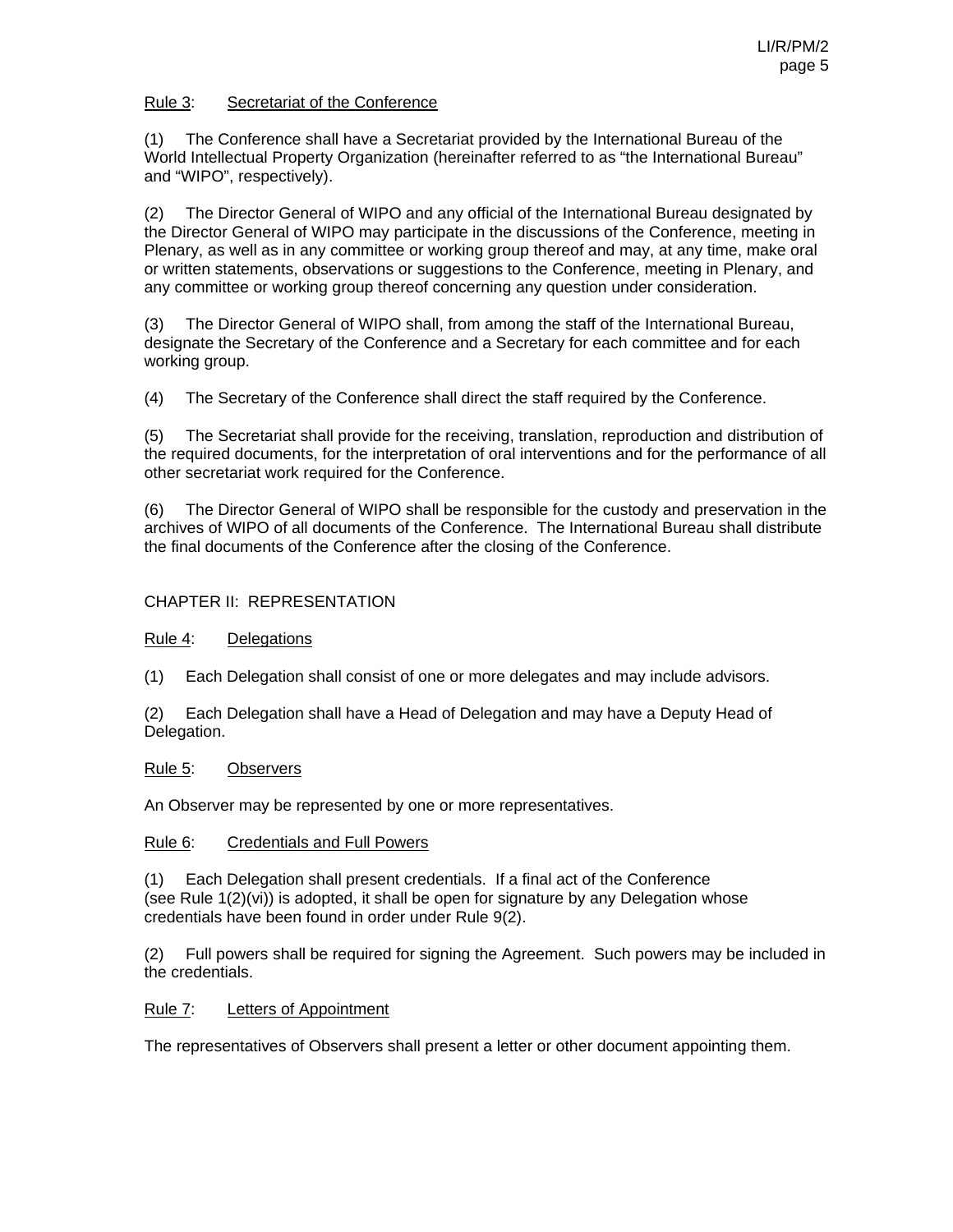# Rule 8: Presentation of Credentials, etc.

The credentials and full powers referred to in Rule 6 and the letters or other documents referred to in Rule 7 shall be presented to the Secretary of the Conference, preferably not later than twenty-four hours after the opening of the Conference.

# Rule 9: Examination of Credentials, etc.

(1) The Credentials Committee referred to in Rule 11 shall examine the credentials, full powers, letters or other documents referred to in Rules 6 and 7, respectively, and shall report to the Conference, meeting in Plenary.

(2) The decision on whether a credential, full powers, letter or other document is in order shall be made by the Conference, meeting in Plenary. Such decision shall be made as soon as possible and in any case before the adoption of the Agreement.

# Rule 10: Provisional Participation

Pending a decision upon their credentials, letters or other documents of appointment, Delegations and Observers shall be entitled to participate provisionally in the deliberations of the Conference as provided in these Rules.

# CHAPTER III: COMMITTEES AND WORKING GROUPS

#### Rule 11: Credentials Committee

(1) The Conference shall have a Credentials Committee.

(2) The Credentials Committee shall consist of seven Member Delegations elected by the Conference, meeting in Plenary, from among the Member Delegations, except that the Special Delegations shall not be eligible for membership in the Credentials Committee.

# Rule 12: Main Committees and Their Working Groups

(1) The Conference shall have two Main Committees. Main Committee I shall be responsible for proposing for adoption by the Conference, meeting in Plenary, the substantive provisions of the Agreement, the Regulations and any recommendation, resolution or agreed statement referred to in Rule 1(2)(v). Main Committee II shall be responsible for proposing for adoption by the Conference, meeting in Plenary, the other provisions of the Agreement.

(2) Each Main Committee shall consist of all the Member Delegations.

(3) Each Main Committee may create working groups. In creating a working group, the Main Committee creating it shall specify the tasks of the Working Group, decide on the number of the members of the Working Group and elect such members from among the Member Delegations.

# Rule 13: Drafting Committee

(1) The Conference shall have a Drafting Committee.

(2) The Drafting Committee shall consist of 12 elected members and two *ex officio* members. The elected members shall be elected by the Conference, meeting in Plenary, from among the Member Delegations. The Presidents of the two Main Committees shall be the *ex officio* members.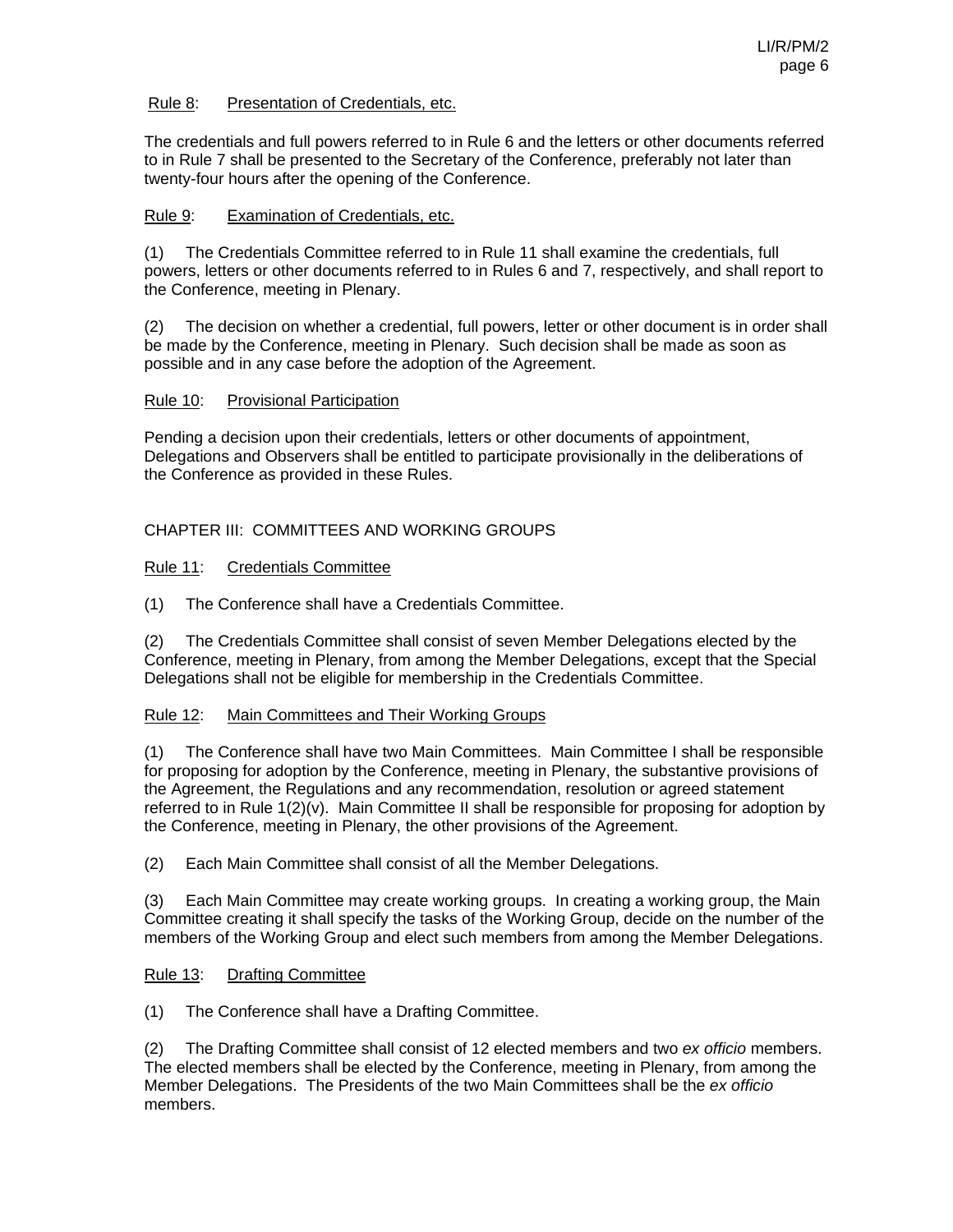(3) The Drafting Committee shall prepare drafts and give advice on drafting as requested by either Main Committee. The Drafting Committee shall not alter the substance of the texts submitted to it. It shall coordinate and review the drafting of all texts submitted to it by the Main Committees, and it shall submit the texts so reviewed for final approval to the competent Main Committee.

# Rule 14: Steering Committee

(1) The Conference shall have a Steering Committee.

(2) The Steering Committee shall consist of the President and Vice-Presidents of the Conference, the President of the Credentials Committee, the Presidents of the Main Committees and the President of the Drafting Committee. The meetings of the Steering Committee shall be presided over by the President of the Conference.

(3) The Steering Committee shall meet from time to time to review the progress of the Conference and to make decisions for furthering such progress, including, in particular, decisions on the coordinating of the meetings of the Plenary, the committees and the working groups.

(4) The Steering Committee shall propose the text of any final act of the Conference (see Rule 1(2)(vi)), for adoption by the Conference, meeting in Plenary.

# CHAPTER IV: OFFICERS

Rule 15: Officers and Their Election; Precedence Among Vice-Presidents

(1) The Conference shall have a President and seven Vice-Presidents.

(2) The Credentials Committee, each of the two Main Committees and the Drafting Committee shall have a President and two Vice-Presidents.

(3) Any Working Group shall have a President and two Vice-Presidents.

(4) The Conference, meeting in Plenary, and presided over by the Director General of WIPO, shall elect its President, and, then, presided over by its President shall elect its Vice-Presidents and the officers of the Credentials Committee, the Main Committees and the Drafting Committee.

(5) The officers of a Working Group shall be elected by the Main Committee that establishes that Working Group.

(6) Precedence among the Vice-Presidents of a given body (the Conference, the Credentials Committee, the two Main Committees, any Working Group, the Drafting Committee) shall be determined by the place occupied by the name of the State of each of them in the list of Member Delegations established in the alphabetical order of the names of the States in French, beginning with the Member Delegation whose name shall have been drawn by lot by the President of the Conference. The Vice-President of a given body who has precedence over all the other Vice-Presidents of that body shall be called "the ranking" Vice-President of that body.

# Rule 16: Acting President

(1) If the President is absent from a meeting, the meeting shall be presided over, as Acting President, by the ranking Vice-President of that body.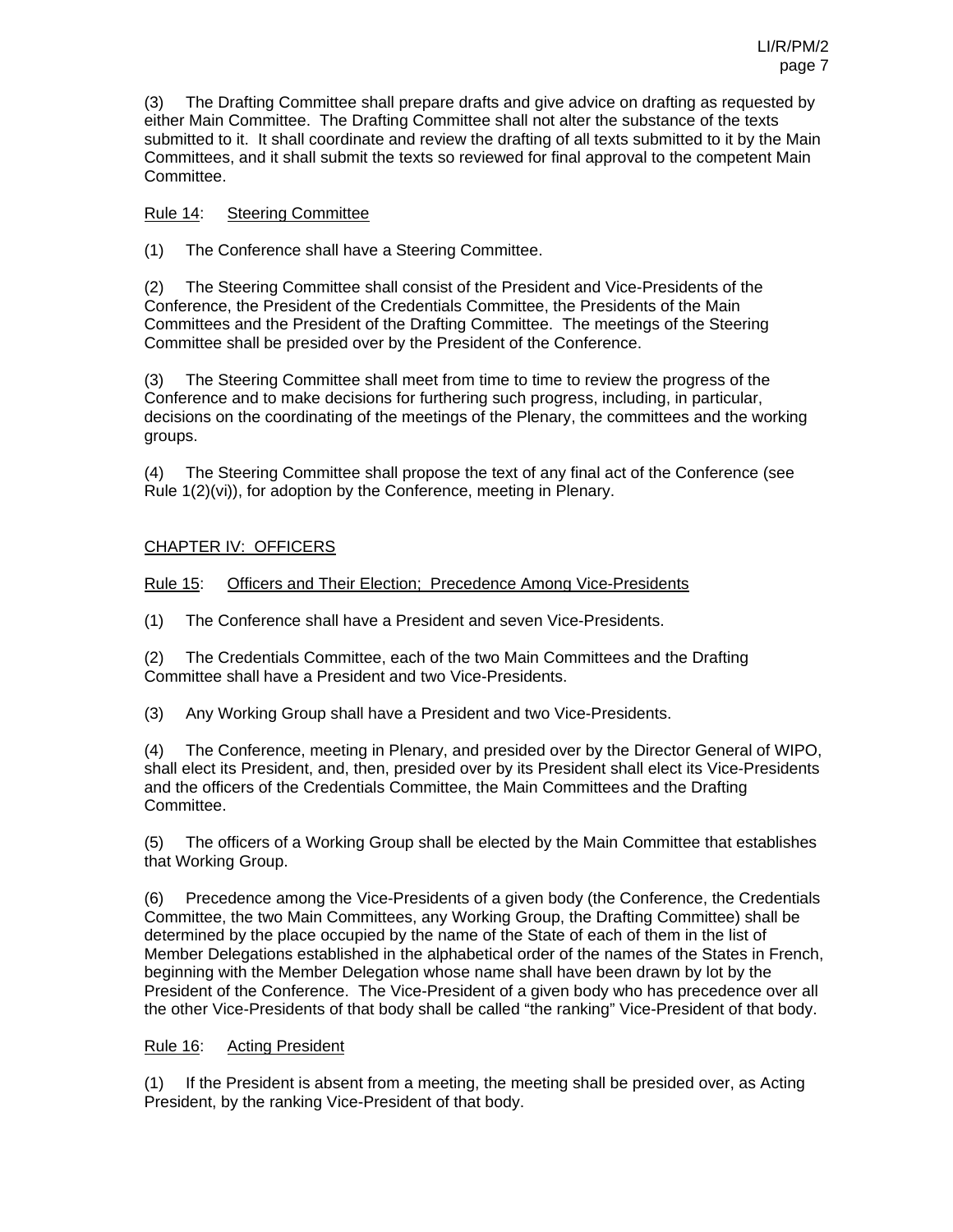(2) If all the officers of a body are absent from any meeting of the body concerned, that body shall elect an Acting President.

### Rule 17: Replacement of the President

If the President becomes unable to perform his or her functions for the remainder of the duration of the Conference, a new President shall be elected.

#### Rule 18: Vote by the Presiding Officer

(1) No President, whether elected as such or acting (hereinafter referred to as "the Presiding Officer"), shall take part in voting. Another member of his or her Delegation may vote for that Delegation.

(2) Where the Presiding Officer is the only member of his or her Delegation, he or she may vote, but only in the last place.

# CHAPTER V: CONDUCT OF BUSINESS

#### Rule 19: Quorum

(1) A quorum shall be required in the Conference, meeting in Plenary; it shall, subject to paragraph (3), be constituted by one-half of the Member Delegations represented at the Conference.

(2) A quorum shall be required for the meetings of each Committee (the Credentials Committee, the two Main Committees, the Drafting Committee and the Steering Committee) and any working group; it shall be constituted by one-half of the members of the Committee or working group.

(3) The quorum at the time of the adoption of the Agreement by the Conference, meeting in Plenary, shall be constituted by one half of the Member Delegations whose credentials were found in order by the Conference meeting in Plenary.

#### Rule 20: General Powers of the Presiding Officer

(1) In addition to exercising the powers conferred upon Presiding Officers elsewhere by these Rules, the Presiding Officer shall declare the opening and closing of the meetings, direct the discussions, accord the right to speak, put questions to the vote, and announce decisions. The Presiding Officer shall rule on points of order and, subject to these Rules, shall have complete control of the proceedings at any meeting and over the maintenance of order thereat.

(2) The Presiding Officer may propose to the body over which he or she presides the limitation of time to be allowed to each speaker, the limitation of the number of times each Delegation may speak on any question, the closure of the list of speakers or the closure of the debate. The Presiding Officer may also propose the suspension or the adjournment of the meeting, or the adjournment of the debate on the question under discussion. Such proposals of the Presiding Officer shall be considered as adopted unless immediately rejected.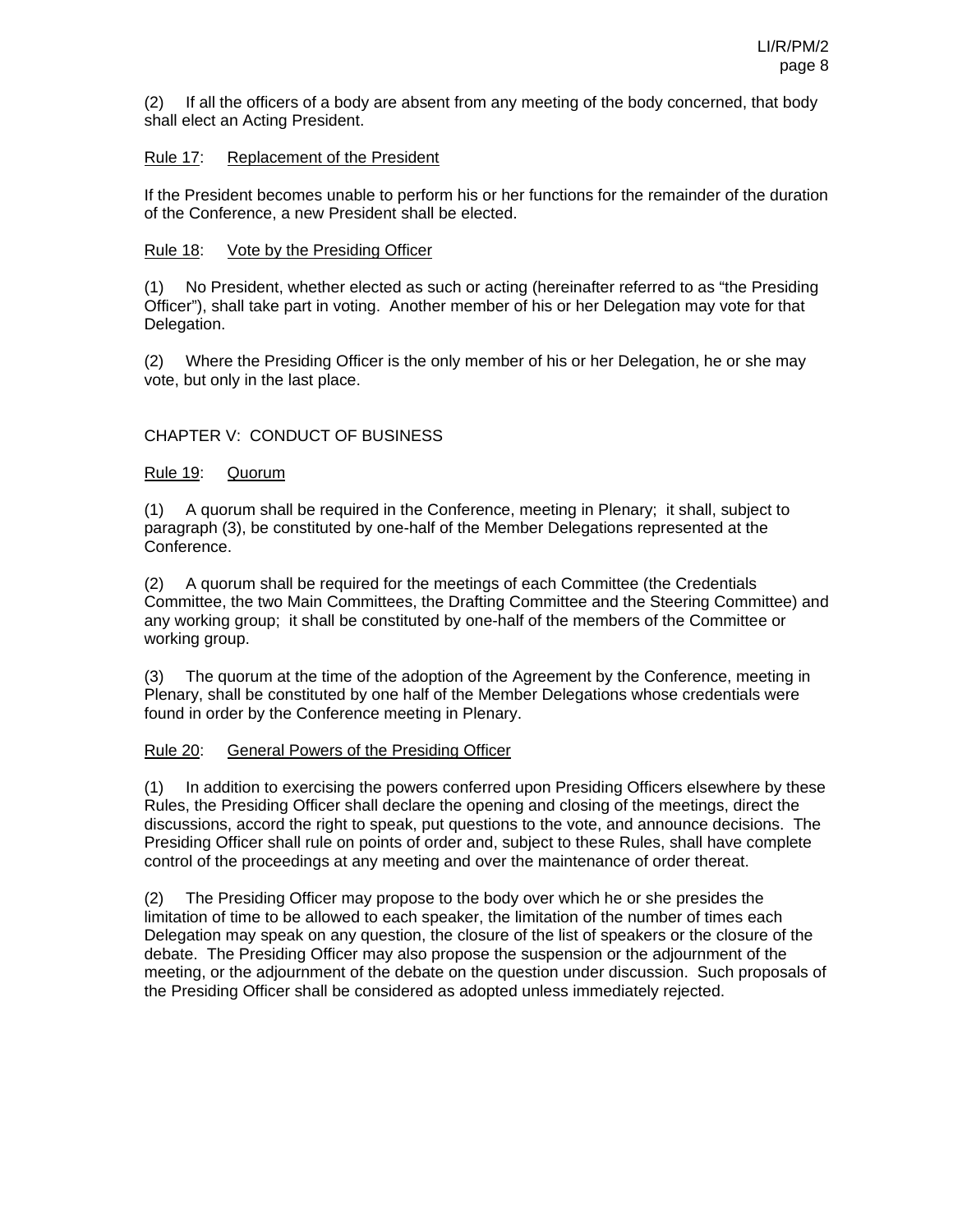# Rule 21: Speeches

(1) No person may speak without having previously obtained the permission of the Presiding Officer. Subject to Rules 22 and 23, the Presiding Officer shall call upon persons in the order in which they ask for the floor.

(2) The Presiding Officer may call a speaker to order if the remarks of the speaker are not relevant to the subject under discussion.

# Rule 22: Precedence in Receiving the Floor

(1) Member Delegations asking for the floor are generally given precedence over Observer Delegations asking for the floor, and Member Delegations and Observer Delegations are generally given precedence over Observers.

(2) The President of a Committee or working group may be given precedence during discussions relating to the work of the Committee or working group concerned.

(3) The Director General of WIPO or his representative may be given precedence for making statements, observations or suggestions.

# Rule 23: Points of Order

(1) During the discussion of any matter, any Member Delegation may rise to a point of order, and the point of order shall be immediately decided by the Presiding Officer in accordance with these Rules. Any Member Delegation may appeal against the ruling of the Presiding Officer. The appeal shall be immediately put to the vote, and the Presiding Officer's ruling shall stand unless the appeal is approved.

(2) The Member Delegation that has risen to a point of order under paragraph (1) may not speak on the substance of the matter under discussion.

# Rule 24: Limit on Speeches

In any meeting, the Presiding Officer may decide to limit the time allowed to each speaker and the number of times each Delegation and Observer may speak on any question. When the debate is limited and a Delegation or Observer has used up its allotted time, the Presiding Officer shall call it to order without delay.

# Rule 25: Closing of List of Speakers

(1) During the discussion of any given question, the Presiding Officer may announce the list of participants who have asked for the floor and decide to close the list as to that question. The Presiding Officer may nevertheless accord the right of reply to any speaker if a speech, delivered after the list of speakers has been closed, makes it desirable.

(2) Any decision made by the Presiding Officer under paragraph (1) may be the subject of an appeal under Rule 23.

# Rule 26: Adjournment or Closure of Debate

Any Member Delegation may at any time move the adjournment or closure of the debate on the question under discussion, whether or not any other participant has asked for the floor. In addition to the proposer of the motion to adjourn or close the debate, permission to speak on that motion shall be given only to one Member Delegation seconding and two Member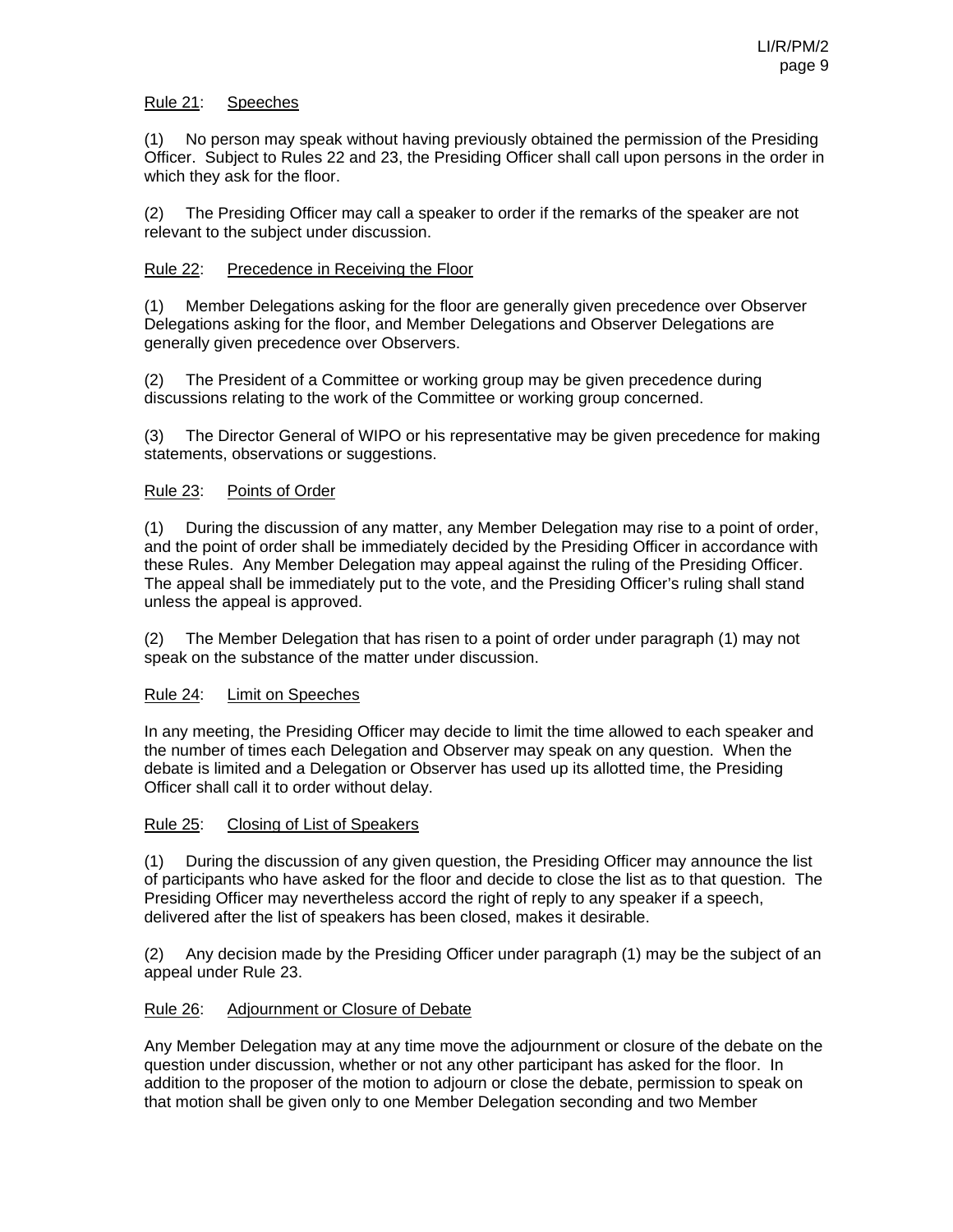Delegations opposing it, after which the motion shall immediately be put to the vote. The Presiding Officer may limit the time allowed to speakers under this Rule.

### Rule 27: Suspension or Adjournment of the Meeting

During the discussion of any matter, any Member Delegation may move the suspension or the adjournment of the meeting. Such motions shall not be debated, but shall immediately be put to the vote.

#### Rule 28: Order of Procedural Motions; Content of Interventions on Such Motions

(1) Subject to Rule 23, the following motions shall have precedence in the following order over all other proposals or motions before the meeting:

- (i) to suspend the meeting,
- (ii) to adjourn the meeting,
- (iii) to adjourn the debate on the question under discussion,
- (iv) to close the debate on the question under discussion.

(2) Any Member Delegation that has been given the floor on a procedural motion may speak on that motion only, and may not speak on the substance of the matter under discussion.

#### Rule 29: Basic Proposal; Proposals for Amendment

(1) (a) Documents [documents prepared in accordance with Rule 1 will be specified here] shall constitute the basis of the discussions in the Conference, and the text of the draft Agreement contained in those documents shall constitute the "Basic Proposal."

(b) Where, for any given provision of the draft Agreement there are two or more alternatives in the Basic Proposal, consisting of either two or more texts, or one or more texts and an alternative that there should be no such provision, the alternatives shall be designated with the letters A, B, etc., and shall have equal status. Discussions shall take place simultaneously on the alternatives and, if voting is necessary and there is no consensus on which alternative should be put to the vote first, each Member Delegation shall be invited to indicate its preference among the two or more alternatives. The alternative supported by more Member Delegations than the other one or more alternatives shall be put to the vote first.

(c) Wherever the Basic Proposal contains words within square brackets, only the text that is not within square brackets shall be regarded as part of the Basic Proposal, whereas words within square brackets shall be treated as a proposal for amendment if presented as provided in paragraph (2).

(2) Any Member Delegation may propose amendments to the Basic Proposal.

(3) Proposals for amendment shall, as a rule, be submitted in writing and handed to the Secretary of the body concerned. The Secretariat shall distribute copies to the Delegations and the Observers. As a general rule, a proposal for amendment cannot be taken into consideration and discussed or put to the vote at a meeting unless copies of it have been distributed not later than three hours before it is taken into consideration. The Presiding Officer may, however, permit the taking into consideration and discussion of a proposal for amendment even though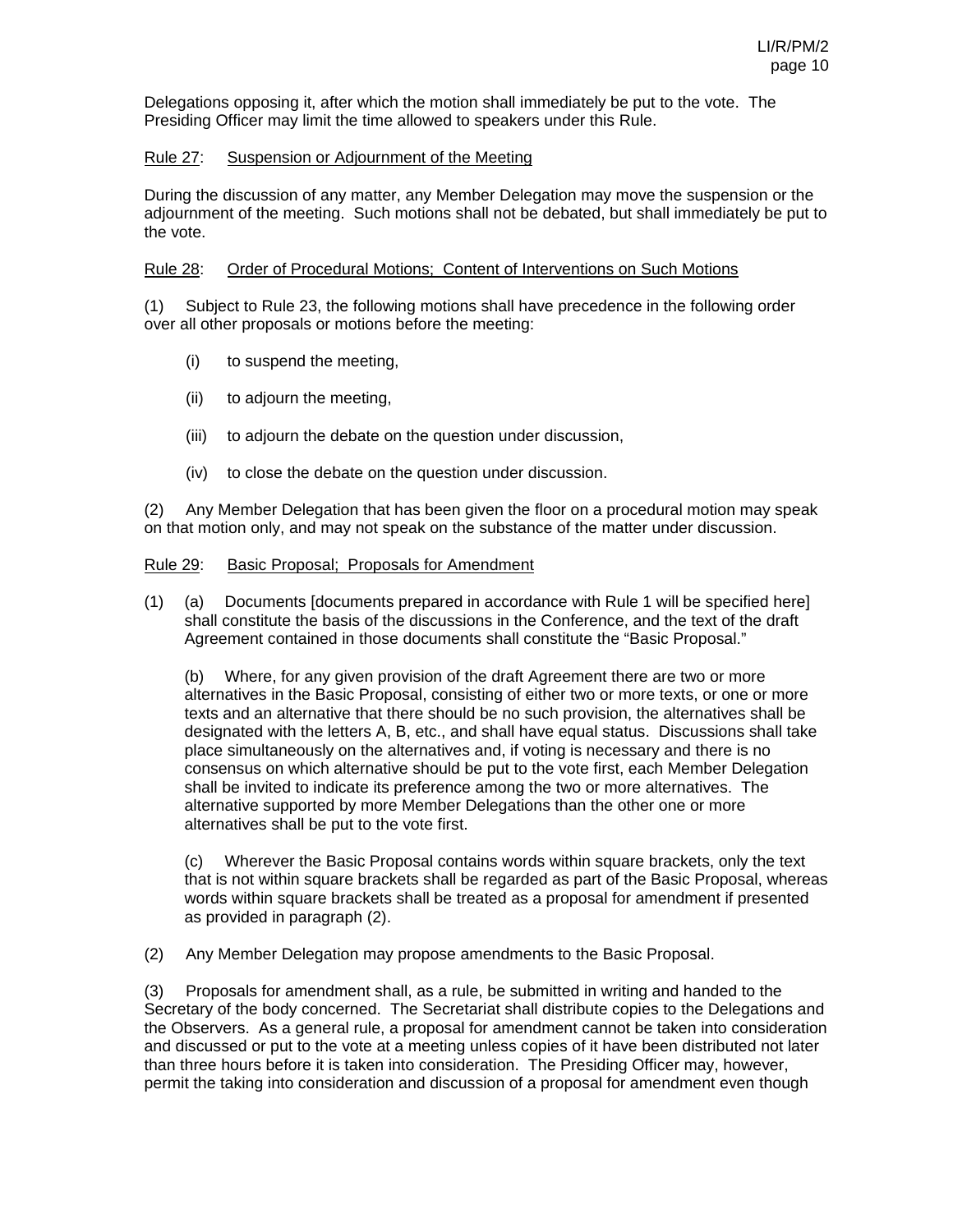copies of it have not been distributed or have been distributed less than three hours before it is taken into consideration.

# Rule 30: Decisions on the Competence of the Conference

(1) If a Member Delegation moves that a duly seconded proposal should not be taken into consideration by the Conference because it is outside the latter's competence, that motion shall be decided upon by the Conference, meeting in Plenary, before the proposal is taken into consideration.

(2) If the motion referred to in paragraph (1), above, is made in a body other than the Conference, meeting in Plenary, it shall be referred to the Conference, meeting in Plenary, for a ruling.

#### Rule 31: Withdrawal of Procedural Motions and Proposals for Amendment

Any procedural motion and any proposal for amendment may be withdrawn by the Member Delegation that has made it, at any time before voting on it has commenced, provided that no amendment to it has been proposed by another Member Delegation. Any motion or proposal thus withdrawn may be reintroduced by any other Member Delegation.

#### Rule 32: Reconsideration of Matters Decided

When any matter has been decided by a body, it may not be reconsidered by that body unless so decided by the majority applicable under Rule 34(2)(ii). In addition to the proposer of the motion to reconsider, permission to speak on that motion shall be given only to one Member Delegation seconding and two Member Delegations opposing the motion, after which the motion shall immediately be put to the vote.

# CHAPTER VI: VOTING

# Rule 33: Right to Vote

(1) Each Member Delegation shall have the right to vote. A Member Delegation shall have one vote, may represent itself only and may vote in its name only.

(2) Subject to paragraph (3), the Special Delegations have no right to vote and, for the purposes of paragraph (1) of this Rule and Rule 34, the Special Delegations are not covered by the term "Member Delegations."

(3) A Special Delegation may, under the authority of the intergovernmental organization it represents, exercise the rights to vote of the Member States of the intergovernmental organization which are represented at the Diplomatic Conference, provided that

the Special Delegation shall not exercise the rights to vote of the Member States of the intergovernmental organization it represents if the Member States exercise their rights to vote and vice versa, and

the number of votes cast by a Special Delegation shall in no case exceed the number of Member States of the intergovernmental organization it represents that are represented at the Diplomatic Conference and that are present at and entitled to participate in the vote.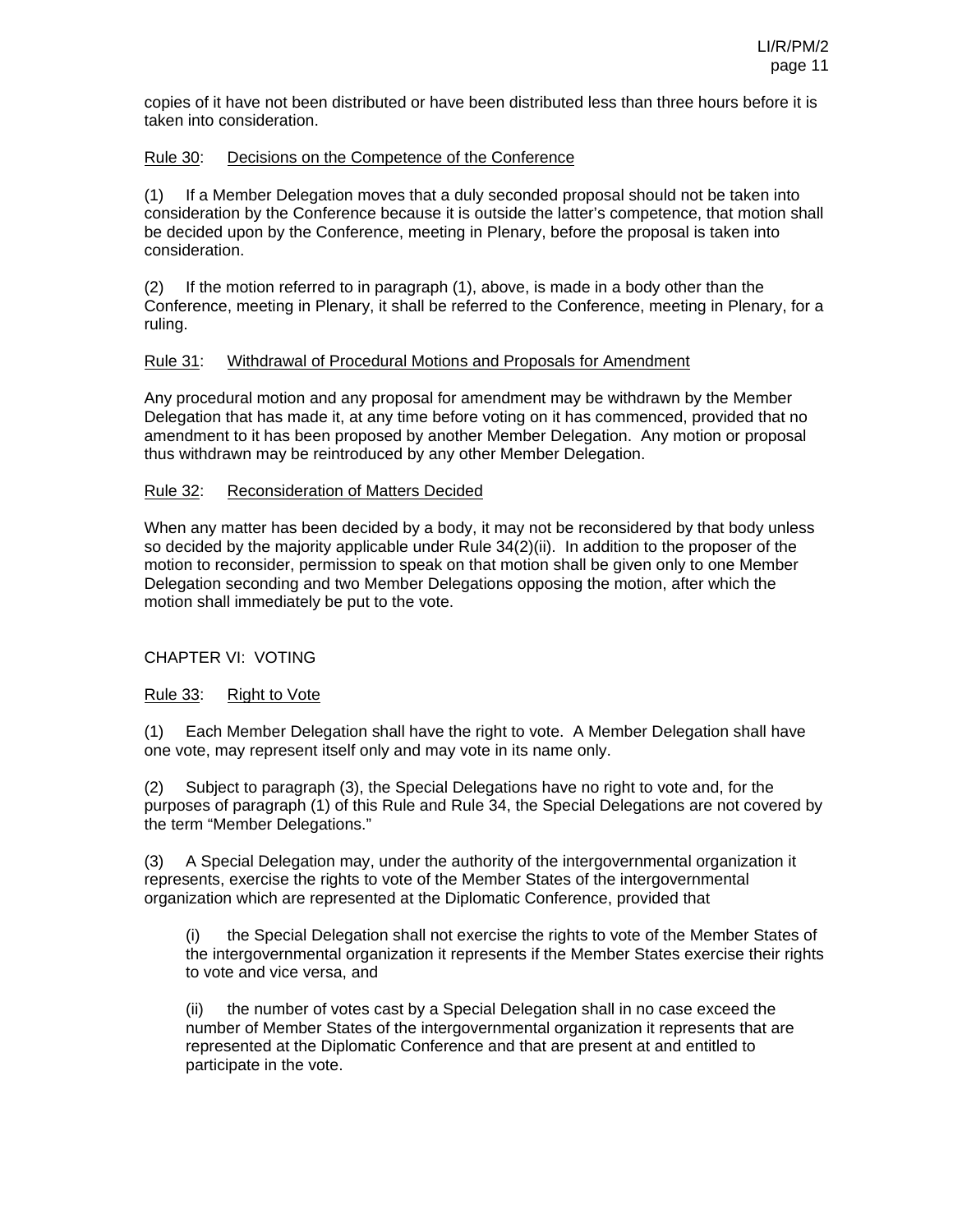#### Rule 34: Required Majorities

(1) All decisions of all bodies shall be made as far as possible by consensus.

(2) If it is not possible to attain consensus, the following decisions shall require a majority of two-thirds of the Member Delegations present and voting:

(i) adoption by the Conference, meeting in Plenary, of these Rules, and, once adopted, any amendment to them,

(ii) decision by any of the bodies to reconsider, under Rule 32, a matter decided,

(iii) adoption by the Conference, meeting in Plenary, of the Agreement and the Regulations,

whereas all other decisions of all bodies shall require a simple majority of the Member Delegations present and voting.

(3) "Voting" means casting an affirmative or negative vote; express abstention or non-voting shall not be counted.

#### Rule 35: Requirement of Seconding; Method of Voting

(1) Any proposal for amendment made by a Member Delegation shall be put to a vote only if seconded by at least one other Member Delegation.

(2) Voting on any question shall be by show of hands unless a Member Delegation, seconded by at least one other Member Delegation, requests a roll-call, in which case it shall be by rollcall. The roll shall be called in the alphabetical order of the names in French of the States, beginning with the Member Delegation whose name shall have been drawn by lot by the Presiding Officer.

# Rule 36: Conduct During Voting

(1) After the Presiding Officer has announced the beginning of voting, the voting shall not be interrupted except on a point of order concerning the actual conduct of the voting.

(2) The Presiding Officer may permit a Member Delegation to explain its vote or its abstention, either before or after the voting.

#### Rule 37: Division of Proposals

Any Member Delegation may move that parts of the Basic Proposal or of any proposal for amendment be voted upon separately. If the request for division is objected to, the motion for division shall be put to a vote. In addition to the proposer of the motion for division, permission to speak on that motion shall be given only to one Member Delegation seconding and two Member Delegations opposing it. If the motion for division is carried, all parts of the Basic Proposal or of the proposal for amendment that have been separately approved shall again be put to the vote, together, as a whole. If all operative parts of the Basic Proposal or of the proposal for amendment have been rejected, the Basic Proposal or the proposal for amendment shall be considered rejected as a whole.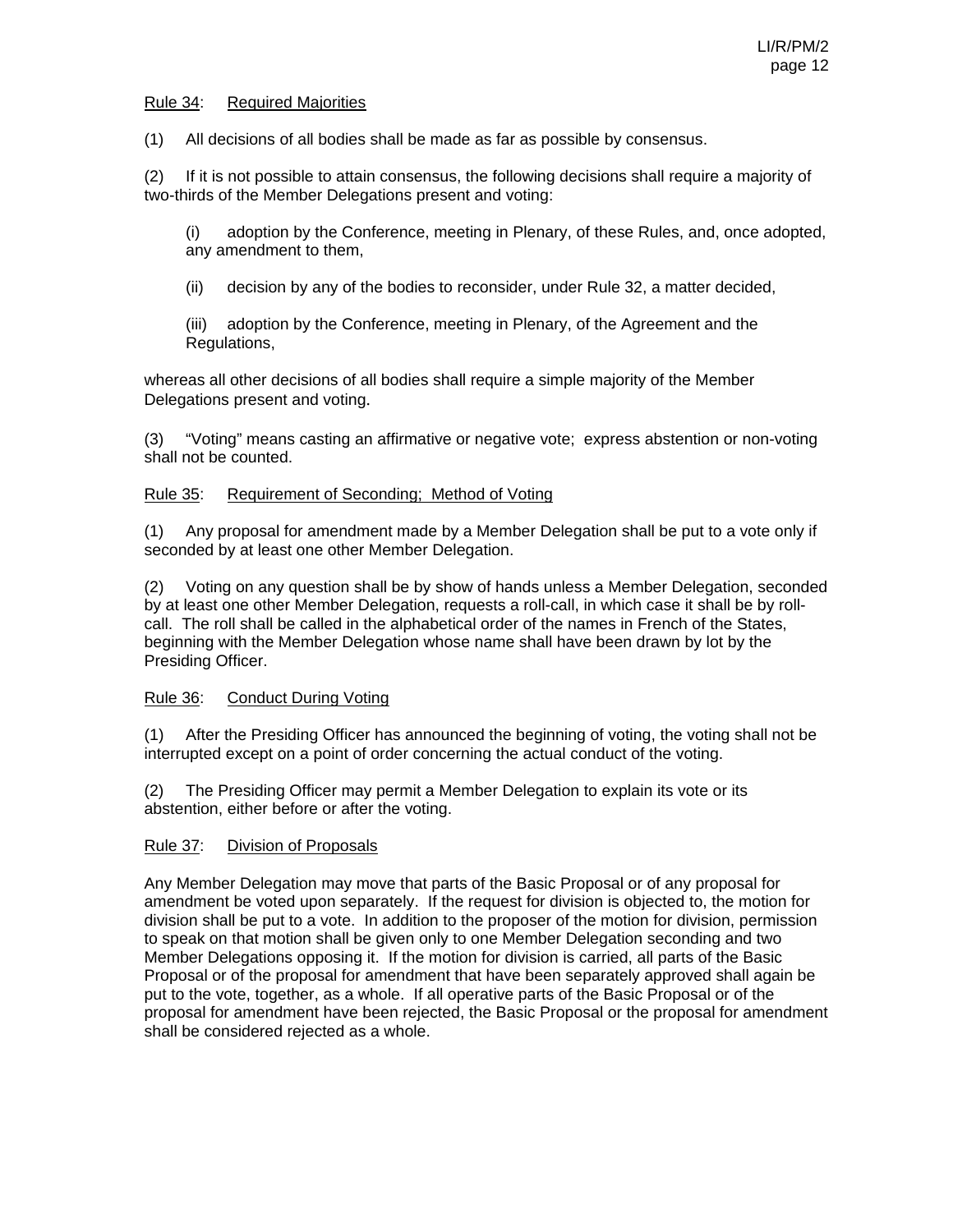### Rule 38: Voting on Proposals for Amendment

(1) Any proposal for amendment shall be voted upon before the text to which it relates is voted upon.

(2) Proposals for amendment relating to the same text shall be put to the vote in the order of their substantive remoteness from the said text, the most remote being put to the vote first and the least remote being put to the vote last. If, however, the adoption of any proposal for amendment necessarily implies the rejection of any other proposal for amendment or of the original text, such other proposal or text shall not be put to the vote.

(3) If one or more proposals for amendment relating to the same text are adopted, the text as amended shall be put to the vote.

(4) Any proposal the purpose of which is to add to or delete from a text shall be considered a proposal for amendment.

#### Rule 39: Voting on Proposals for Amendment on the Same Question

Subject to Rule 38, where two or more proposals relate to the same question, they shall be put to the vote in the order in which they have been submitted, unless the body concerned decides on a different order.

#### Rule 40: Equally Divided Votes

(1) Subject to paragraph (2), if a vote is equally divided on a matter that calls only for a simple majority, the proposal shall be considered rejected.

(2) If a vote is equally divided on a proposal for electing a given person to a given position as officer and the nomination is maintained, the vote shall be repeated, until either that nomination is adopted or rejected or another person is elected for the position in question.

# CHAPTER VII: LANGUAGES AND MINUTES

#### Rule 41: Languages of Oral Interventions

(1) Subject to paragraph (2), oral interventions made in the meetings of any of the bodies shall be in Arabic, Chinese, English, French, Portuguese, Russian or Spanish, and interpretation shall be provided by the Secretariat into Arabic, Chinese, English, French, Russian and Spanish.

(2) Any of the Committees and any working group may, if none of its members objects, decide to dispense with interpretation or to limit interpretation to some only of the languages that are referred to in paragraph (1).

# Rule 42: Summary Minutes

(1) Provisional summary minutes of the meetings of the Conference, meeting in Plenary, and of the Main Committees shall be drawn up by the International Bureau and shall be made available as soon as possible after the closing of the Conference to all speakers, who shall, within two months after the minutes have been made available, inform the International Bureau of any suggestions for changes in the minutes of their own interventions.

(2) The final summary minutes shall be published in due course by the International Bureau.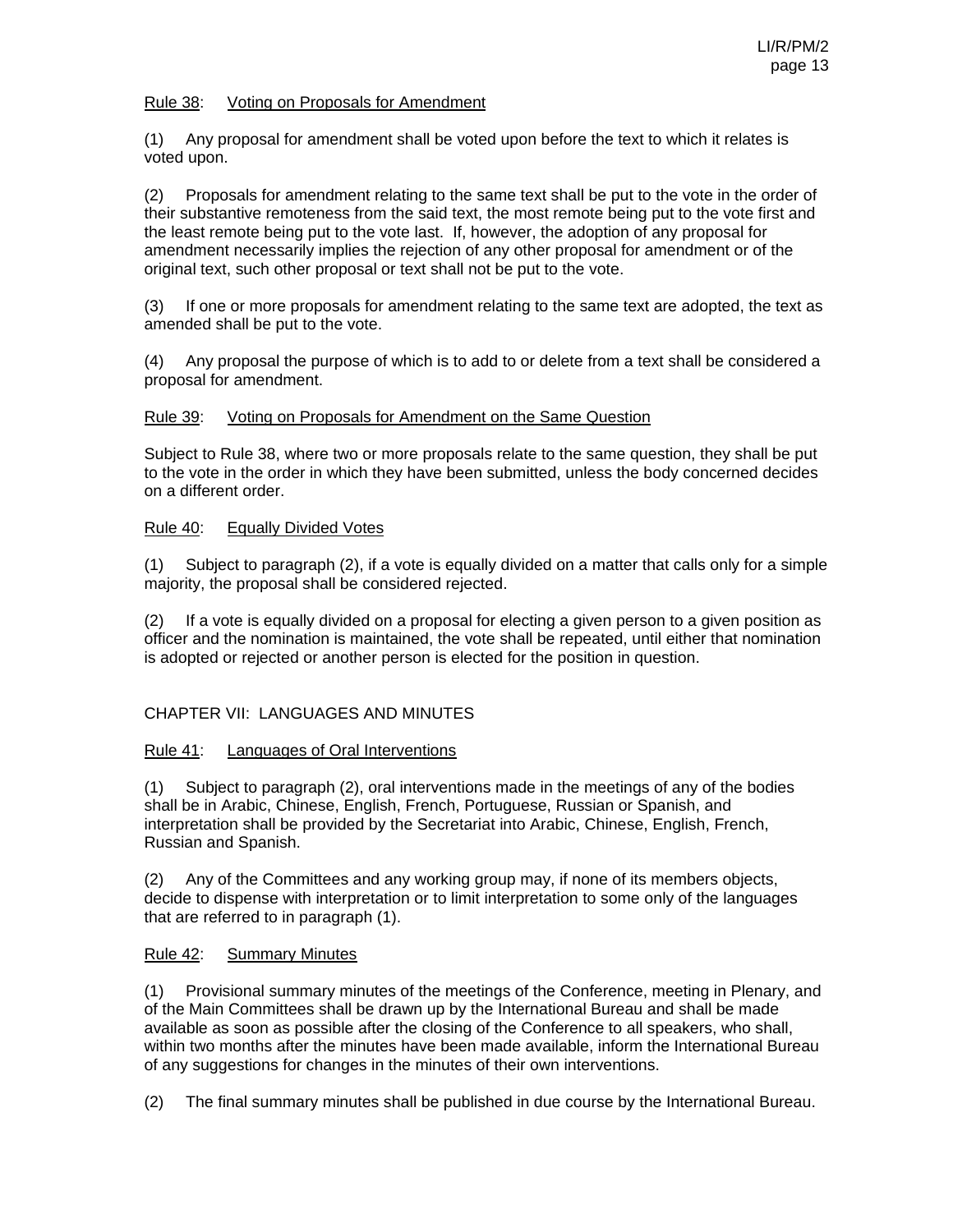#### Rule 43: Languages of Documents and Summary Minutes

(1) Any written proposal shall be presented to the Secretariat in Arabic, Chinese, English, French, Russian or Spanish. Such proposal shall be distributed by the Secretariat in Arabic, Chinese, English, French, Russian and Spanish.

(2) Reports of the Committees and any working group shall be distributed in Arabic, Chinese, English, French, Russian and Spanish. Information documents of the Secretariat shall be distributed in English and French and, whenever practicable, also in Arabic, Chinese, Russian and Spanish.

- (3) (a) Provisional summary minutes shall be drawn up in the language used by the speaker if the speaker has used English, French or Spanish; if the speaker has used another language, the intervention shall be rendered in English or French at the choice of the International Bureau.
	- (b) The final summary minutes shall be made available in English, French and Spanish and, whenever practicable, also in Arabic, Chinese, and Russian.

#### CHAPTER VIII: OPEN AND CLOSED MEETINGS

#### Rule 44: Meetings of the Conference and of the Main Committees

The meetings of the Conference, meeting in Plenary, and of the Main Committees shall be open to the public unless the Conference, meeting in Plenary, or the interested Main Committee, decides otherwise.

#### Rule 45: Meetings of Other Committees and of Working Groups

The meetings of the Credentials Committee, the Drafting Committee, the Steering Committee and any working group shall be open only to the members of the Committee or the working group concerned and to the Secretariat.

#### CHAPTER IX: OBSERVER DELEGATIONS AND OBSERVERS

#### Rule 46: Status of Observers

(1) Observer Delegations may attend and make oral statements in the Plenary meetings of the Conference and the meetings of the Main Committees.

(2) Observers may attend the Plenary meetings of the Conference and the meetings of the Main Committees. Upon the invitation of the Presiding Officer, they may make oral statements in those meetings on questions within the scope of their activities.

(3) Written statements submitted by Observer Delegations or by Observers on subjects for which they have a special competence and which are related to the work of the Conference shall be distributed by the Secretariat to the participants in the quantities and in the languages in which the written statements were made available to it.